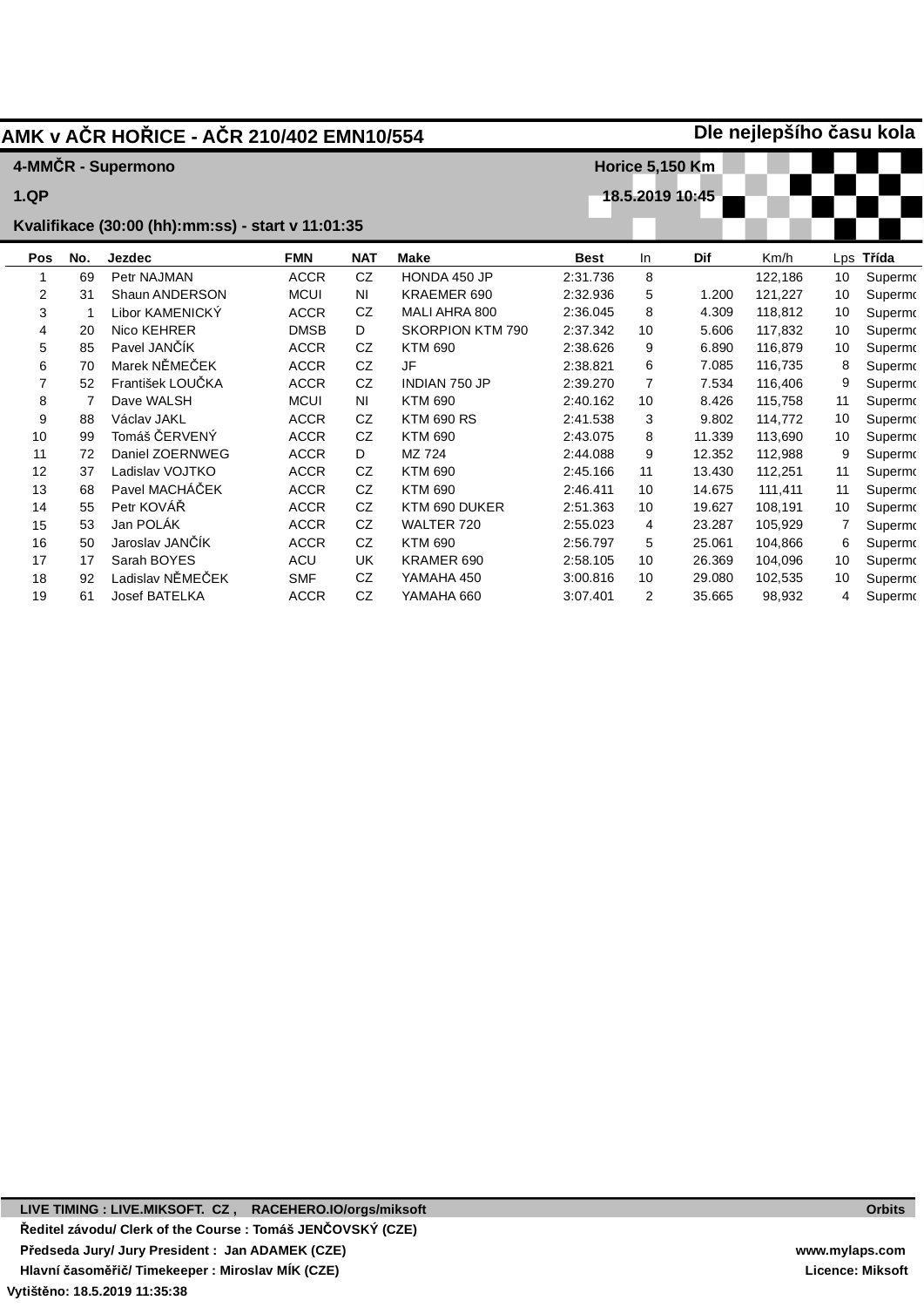| Dle nejlepšího času kola<br>AMK v AČR HOŘICE - AČR 210/402 EMN10/554 |     |                    |                        |            |                         |             |    |        |         |    |           |
|----------------------------------------------------------------------|-----|--------------------|------------------------|------------|-------------------------|-------------|----|--------|---------|----|-----------|
|                                                                      |     | 4-MMČR - Supermono | <b>Horice 5,150 Km</b> |            |                         |             |    |        |         |    |           |
| 2.QP                                                                 |     |                    |                        |            | 18.5.2019 15:45         |             |    |        |         |    |           |
| Kvalifikace (30:00 (hh):mm:ss) - start v 16:27:15                    |     |                    |                        |            |                         |             |    |        |         |    |           |
| Pos                                                                  | No. | Jezdec             | <b>FMN</b>             | <b>NAT</b> | <b>Make</b>             | <b>Best</b> | In | Dif    | Km/h    |    | Lps Třída |
| 1                                                                    | 31  | Shaun ANDERSON     | <b>MCUI</b>            | ΝI         | KRAEMER 690             | 2:27.882    | 10 |        | 125,370 | 11 | Supermo   |
| 2                                                                    | 69  | Petr NAJMAN        | <b>ACCR</b>            | CZ         | HONDA 450 JP            | 2:29.249    | 9  | 1.367  | 124,222 | 10 | Supermo   |
| 3                                                                    |     | Libor KAMENICKÝ    | <b>ACCR</b>            | CZ         | MALI AHRA 800           | 2:34.937    | 9  | 7.055  | 119,662 | 11 | Supermo   |
| 4                                                                    | 52  | František LOUČKA   | <b>ACCR</b>            | CZ         | INDIAN 750 JP           | 2:36.081    | 5  | 8.199  | 118,784 | 8  | Supermo   |
| 5                                                                    | 20  | Nico KEHRER        | <b>DMSB</b>            | D          | <b>SKORPION KTM 790</b> | 2:37.106    | 10 | 9.224  | 118,009 | 11 | Supermo   |
| 6                                                                    | 85  | Pavel JANČÍK       | <b>ACCR</b>            | CZ         | <b>KTM 690</b>          | 2:37.451    | 7  | 9.569  | 117,751 | 11 | Supermo   |
| $\overline{7}$                                                       | 7   | Dave WALSH         | <b>MCUI</b>            | ΝI         | <b>KTM 690</b>          | 2:39.048    | 10 | 11.166 | 116,569 | 11 | Supermo   |
| 8                                                                    | 72  | Daniel ZOERNWEG    | <b>ACCR</b>            | D          | MZ 724                  | 2:40.185    | 10 | 12.303 | 115,741 | 10 | Supermo   |
| 9                                                                    | 70  | Marek NĚMEČEK      | <b>ACCR</b>            | CZ         | <b>JF</b>               | 2:40.220    | 8  | 12.338 | 115,716 | 10 | Supermo   |
| 10                                                                   | 37  | Ladislav VOJTKO    | <b>ACCR</b>            | <b>CZ</b>  | <b>KTM 690</b>          | 2:40.971    | 10 | 13.089 | 115,176 | 11 | Supermo   |
| 11                                                                   | 88  | Václav JAKL        | <b>ACCR</b>            | <b>CZ</b>  | <b>KTM 690 RS</b>       | 2:41.953    | 4  | 14.071 | 114,478 | 6  | Supermo   |
| 12                                                                   | 99  | Tomáš ČERVENÝ      | <b>ACCR</b>            | CZ         | <b>KTM 690</b>          | 2:43.231    | 6  | 15.349 | 113,581 | 10 | Supermo   |
| 13                                                                   | 68  | Pavel MACHÁČEK     | <b>ACCR</b>            | CZ         | <b>KTM 690</b>          | 2:48.086    | 11 | 20.204 | 110,301 | 11 | Supermo   |
| 14                                                                   | 55  | Petr KOVÁŘ         | <b>ACCR</b>            | <b>CZ</b>  | KTM 690 DUKER           | 2:51.971    | 9  | 24.089 | 107,809 | 11 | Supermo   |
| 15                                                                   | 61  | Josef BATELKA      | <b>ACCR</b>            | CZ.        | YAMAHA 660              | 2:52.008    | 9  | 24.126 | 107,786 | 9  | Supermo   |
| 16                                                                   | 50  | Jaroslav JANČÍK    | <b>ACCR</b>            | CZ         | <b>KTM 690</b>          | 2:54.914    | 10 | 27.032 | 105,995 | 10 | Supermo   |
| 17                                                                   | 17  | Sarah BOYES        | ACU                    | UK         | KRAMER 690              | 2:55.160    | 10 | 27.278 | 105,846 | 10 | Supermo   |
| 18                                                                   | 53  | Jan POLÁK          | <b>ACCR</b>            | CZ         | WALTER 720              |             | 0  |        |         |    | Supermo   |
| 19                                                                   | 92  | Ladislav NĚMEČEK   | <b>SMF</b>             | CZ         | YAMAHA 450              |             | 0  |        |         |    | Supermo   |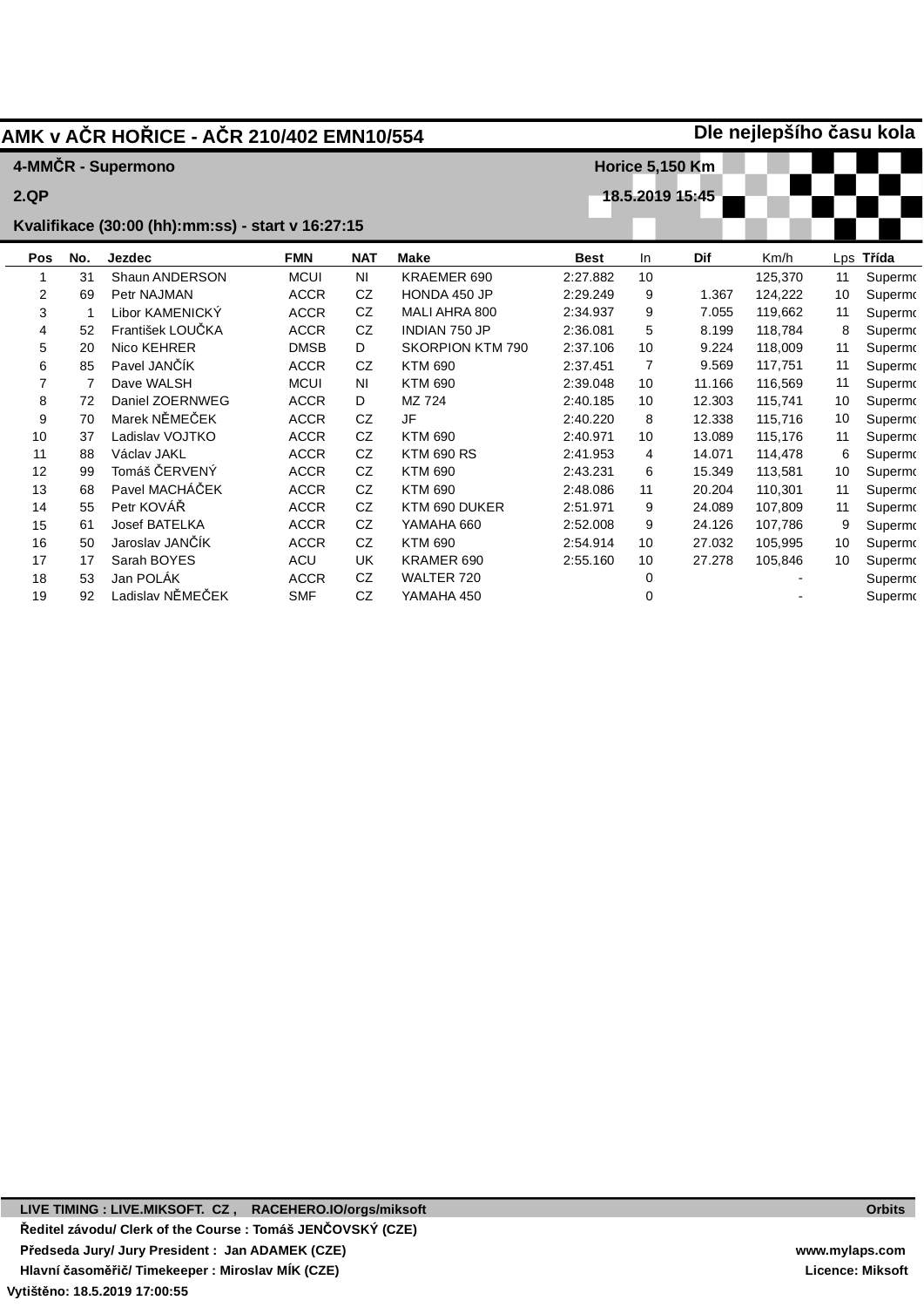## **AMK v AČR HOŘICE - AČR 210/402 EMN10/554**

**Dave Daniel Ladislav Václav Tomáš Pavel Petr Josef Jaroslav Jan Sarah**

**NI D CZ CZ CZ CZ CZ CZ CZ CZ UK**

**MCUI KTM 690 ACCR MZ 724 ACCR KTM 690 ACCR KTM 690 RS ACCR KTM 690 ACCR KTM 690 ACCR KTM 690 DUKER ACCR YAMAHA 660 ACCR KTM 690 ACCR WALTER 720**

**CZ**

**ACU**

**KRAMER 690**

**YAMAHA 450**

**SMF**

**Ladislav**

|              |     | 4-MMCR - Supermono |              |            |             |                         |             | Horice 5,150 Km |             |          |               |          |
|--------------|-----|--------------------|--------------|------------|-------------|-------------------------|-------------|-----------------|-------------|----------|---------------|----------|
| $1. + 2. QP$ |     |                    |              |            |             |                         |             |                 |             |          |               |          |
|              |     |                    |              |            |             |                         |             |                 |             |          |               |          |
|              |     |                    |              |            |             |                         |             |                 |             |          |               |          |
| Pos          | No. | Příjmenní          | Jméno        | <b>NAT</b> | <b>FMN</b>  | Make                    | <b>Best</b> | <b>In</b>       | <b>Diff</b> | 1Q Best  | 2Q Best Třída |          |
|              | 31  | <b>ANDERSON</b>    | Shaun        | ΝI         | <b>MCUI</b> | <b>KRAEMER 690</b>      | 2:27.882    | 2.QP            |             | 2:32.936 | 2:27.882      | Supermon |
| $\mathbf{2}$ | 69  | <b>NAJMAN</b>      | Petr         | <b>CZ</b>  | <b>ACCR</b> | <b>HONDA 450 JP</b>     | 2:29.249    | 2.QP            | 1.367       | 2:31.736 | 2:29.249      | Supermon |
| 3            |     | <b>KAMENICKÝ</b>   | Libor        | <b>CZ</b>  | <b>ACCR</b> | <b>MALI AHRA 800</b>    | 2:34.937    | 2.QP            | 7.055       | 2:36.045 | 2:34.937      | Supermon |
| 4            | 52  | LOUČKA             | František    | <b>CZ</b>  | <b>ACCR</b> | <b>INDIAN 750 JP</b>    | 2:36.081    | 2.QP            | 8.199       | 2:39.270 | 2:36.081      | Supermon |
| 5            | 20  | <b>KEHRER</b>      | Nico         | D          | <b>DMSB</b> | <b>SKORPION KTM 790</b> | 2:37.106    | 2.QP            | 9.224       | 2:37.342 | 2:37.106      | Supermon |
| 6            | 85  | <b>JANČÍK</b>      | Pavel        | <b>CZ</b>  | <b>ACCR</b> | <b>KTM 690</b>          | 2:37.451    | 2.QP            | 9.569       | 2:38.626 | 2:37.451      | Supermon |
| 7            | 70  | <b>NĚMEČEK</b>     | <b>Marek</b> | <b>CZ</b>  | <b>ACCR</b> | JF                      | 2:38.821    | 1.QP            | 10.939      | 2:38.821 | 2:40.220      | Supermon |
| 8            |     | <b>WALSH</b>       | Dave         | NI         | <b>MCUI</b> | <b>KTM 690</b>          | 2:39.048    | 2.QP            | 11.166      | 2:40.162 | 2:39.048      | Supermon |

**2:39.048 2.QP 2:40.185 2.QP 2:40.971 2.QP 2:41.538 1.QP 2:43.075 1.QP 2:46.411 1.QP 2:51.363 1.QP 2:52.008 2.QP 2:54.914 2.QP 2:55.023 1.QP 2:55.160 2.QP**

**18.529 23.481 24.126 27.032 27.141 27.278**

**32.934**

**12.303 2:44.088 13.089 2:45.166 13.656 2:41.538 15.193 2:43.075**

> **2:46.411 2:51.363 3:07.401 2:56.797 2:55.023 2:58.105**

**2:39.048 2:40.185 2:40.971 2:41.953 2:43.231 2:48.086 2:51.971 2:52.008 2:54.914**

**Supermon Supermon Supermon Supermon Supermon Supermon Supermon Supermon Supermon Supermon Supermon** 

**Supermon** 

**2:55.160**

**3:00.816**

**3:00.816 1.QP**

|    |    | Neklasifikovaní (120% = 2:57.458) |   |
|----|----|-----------------------------------|---|
| 19 | 92 | <b>NĚMEČEK</b>                    | Ŀ |

**7 WALSH 72 ZOERNWEG 37 VOJTKO 88 JAKL 99 ČERVENÝ 68 MACHÁČEK 55 KOVÁŘ 61 BATELKA 50 JANČÍK 53 POLÁK 17 BOYES**

**LIVE TIMING : LIVE.MIKSOFT. CZ , RACEHERO.IO/orgs/miksoft Ředitel závodu/ Clerk of the Course : Tomáš JENČOVSKÝ (CZE) Předseda Jury/ Jury President : Jan ADAMEK (CZE) Hlavní časoměřič/ Timekeeper : Miroslav MÍK (CZE)**

**Vytištěno: 18.5.2019 17:03:51**

**Orbits**